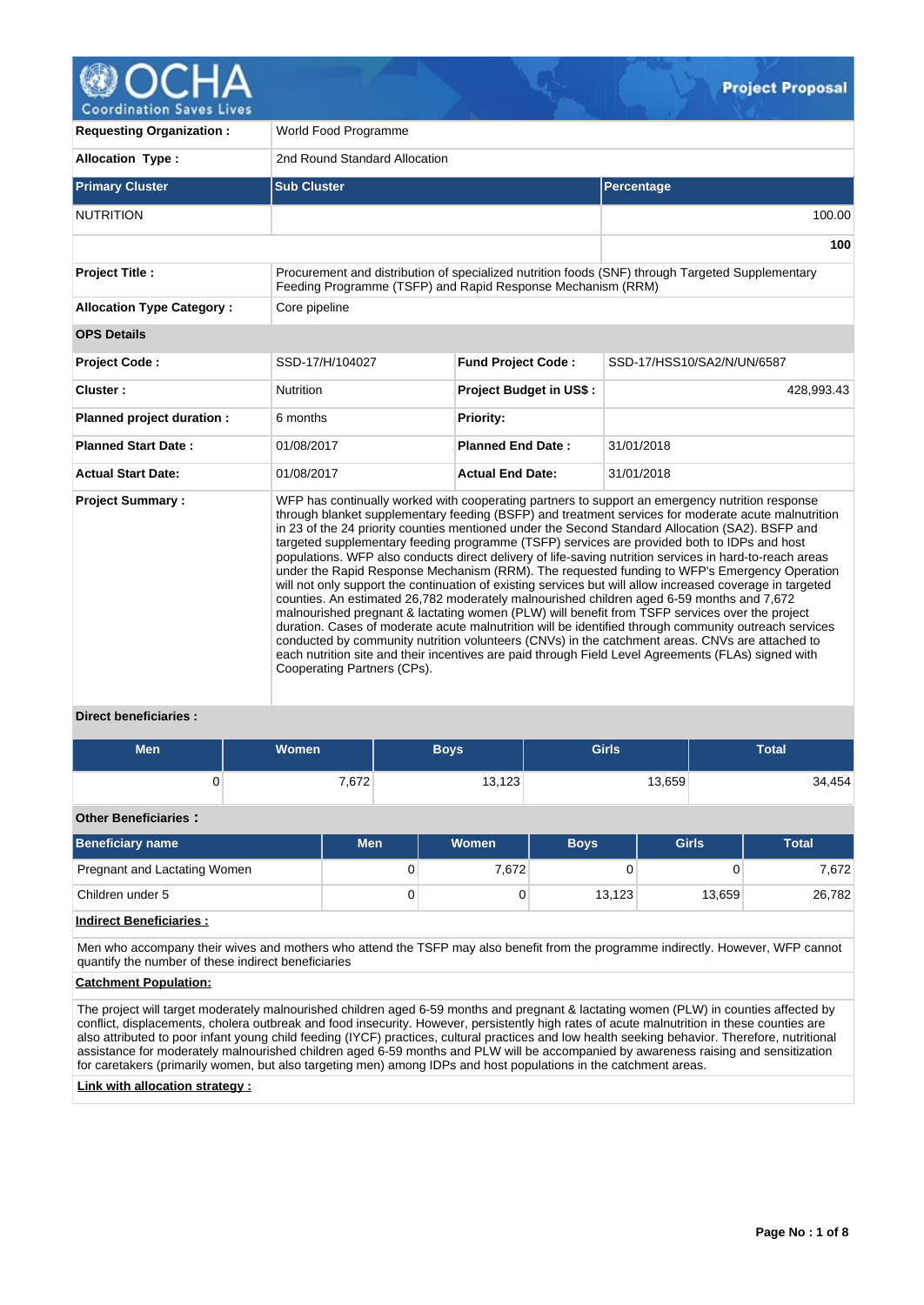The proposed project is part of WFP's overall ongoing emergency nutrition response under WFP's Emergency Operation 200859 to acute malnutrition in the 24 priority counties identified in the joint UNICEF/WFP action plan 2014 - 2017. The activities implemented under this project will ensure that populations affected by conflict and displacement have access to emergency nutrition services in order to prevent increase in morbidity and mortality due to acute malnutrition. Therefore, this project is linked to the nutrition cluster strategy aimed at ensuring affected population have access to life-saving nutrition services.

The project will contribute towards Strategic Objective 1 of the Nutrition Cluster: Deliver quality lifesaving management of acute malnutrition for at least 75% of SAM and 60% of MAM in girls and boys 6-59 months, 60% of PLWs. Addressing malnutrition, WFP will contribute to curb one of the main drivers of humanitarian needs identified in the Humanitarian Needs Overview (HNO) for 2017. It will also be aligned with and contribute to the first strategic objective of the Strategic Response Plan (SRP) for 2017; Save lives and alleviate suffering through safe access to services and resources with dignity.

# **Sub-Grants to Implementing Partners :**

| <b>Partner Name</b>                                        | <b>Partner Type</b>      |                     | <b>Budget in US\$</b> |                  |  |  |  |  |  |  |  |  |
|------------------------------------------------------------|--------------------------|---------------------|-----------------------|------------------|--|--|--|--|--|--|--|--|
|                                                            |                          |                     |                       |                  |  |  |  |  |  |  |  |  |
| Other funding secured for the same project (to date):      |                          |                     |                       |                  |  |  |  |  |  |  |  |  |
| <b>Other Funding Source</b><br><b>Other Funding Amount</b> |                          |                     |                       |                  |  |  |  |  |  |  |  |  |
|                                                            |                          |                     |                       |                  |  |  |  |  |  |  |  |  |
| Organization focal point:                                  |                          |                     |                       |                  |  |  |  |  |  |  |  |  |
| <b>Name</b>                                                | Title                    | Email               |                       | <b>Phone</b>     |  |  |  |  |  |  |  |  |
| John Mukisa                                                | <b>Head of Nutrition</b> | john.mukisa@wfp.org |                       | +211 922 465 249 |  |  |  |  |  |  |  |  |

# **BACKGROUND**

#### **1. Humanitarian context analysis**

According to the recent SMART surveys conducted in South Sudan, the nutrition situation in most counties remains critical with 14 out of 16 counties surveyed reporting GAM prevalence above the emergency threshold (15%). Continued conflict in the Equatorias and displacements across the Greater Upper Nile (GUN) has exacerbated the already poor nutrition situation. Similarly, further deterioration in the food security situation due to armed conflict, economic crisis, and below-average harvests has also aggravated the acute malnutrition levels. According to the latest Integrated Food Security Phase Classification (IPC) released in June 2017, an estimated 6 million people are expected to be severely food insecure in June/July 2017. This is the greatest number of people ever to experience severe food insecurity in South Sudan.

Urban food conditions remain an ongoing problem. An Urban Food Insecurity and Nutrition Assessment conducted in Bor town (Jonglei state) by WFP, in collaboration with FAO, UNICEF and the Government, in March and April 2017 found that about 85 percent of all households assessed are food insecure. On average, 78 percent of household monthly expenditure is spent on food. Sorghum, being the main staple in the country, costs ten times as much as compared to one year ago. The assessment found a global acute malnutrition (GAM) of 25.7 percent and high severe acute malnutrition (SAM) prevalence of 6.4 percent. WFP will conduct similar assessments in urban areas of Juba during the remainder of 2017.

In the priority counties, WFP has signed field level agreements (FLAs) with 19 Cooperating Partners (CP) to implement nutrition activities. These include State Ministry of Health (SMOH), national and international NGOs (TF, CMA, JDF, RMF, IMC, WVSS, UNKEA, CWW, SCI, MACDA, NHDF, AFSS, AFOD, ACROSS, PU-AMI, IRC, HTC, CUAMM). WFP will select the CP based on priority county served and partner capacity.

# **2. Needs assessment**

South Sudan continues to present a complex humanitarian and high food and nutrition insecurity situation, characterized by localized conflicts, continued displacements and a deteriorating economic climate. Recent ad hoc localized nutrition surveys and MUAC screenings confirm rates of acute malnutrition remain above the World Health Organization (WHO) emergency threshold of 15 percent. These assessments continue to highlight the seasonal and gendered nature of changes in access to food and health services (besides cholera outbreak), all being key contributors to persistent high acute malnutrition levels particularly in the 24 priority counties. Similarly, the recent IPC analysis projected a deterioration in the nutrition situation.

#### **3. Description Of Beneficiaries**

The project will target moderately acute malnourished children 6-59 months and pregnant & lactating women (PLW) in 24 priority counties. Children and women are screened using MUAC and if identified as moderately acutely malnourished, they will be provided with appropriate treatment with specialized nutrition products.

## **4. Grant Request Justification**

Treatment of acute malnutrition among children and pregnant and lactating women are critical in stabilizing nutrition status of the most vulnerable segment of the population. WFP has been providing this critical assistance, but with the increasing number of displaced population as well as the limited commodity availability in country, additional financial assistance is urgently needed to continue and scaleup this vital support.

WFP has continually worked with cooperating partners to support an emergency nutrition response through blanket supplementary feeding (BSFP) and treatment services for moderate acute malnutrition in 23 of the 24 priority counties mentioned under the Second Standard Allocation (SA2). BSFP and targeted supplementary feeding programme (TSFP) services are provided both to IDPs and host populations. The requested funding will not only support the continuation of existing services but will allow increased coverage in targeted counties. Cases of moderate acute malnutrition will be identified through community outreach services conducted by community nutrition volunteers (CNVs) in the catchment areas. CNVs are attached to each nutrition site and their incentives are paid through Field Level Agreements (FLAs) signed with CPs.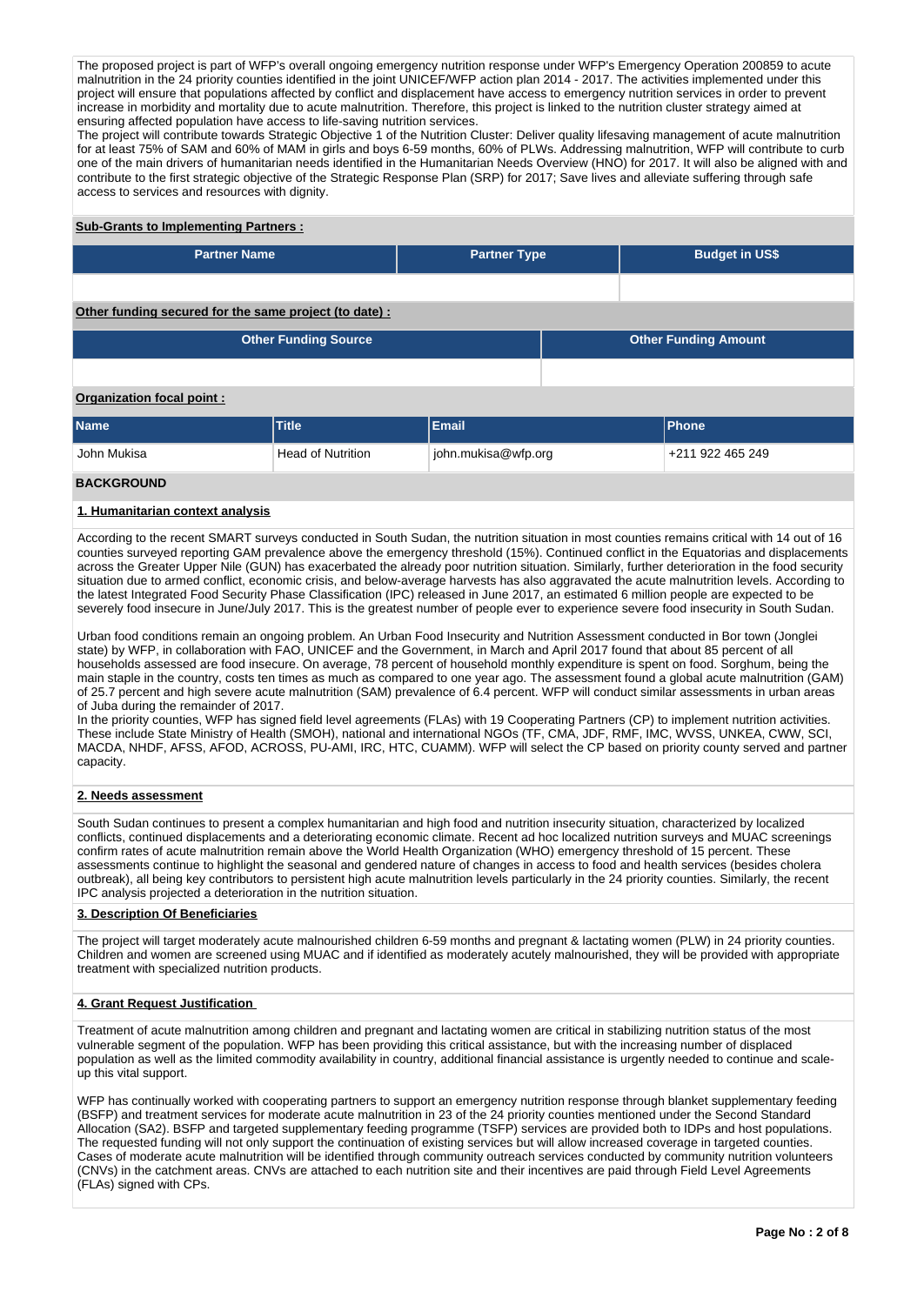# **5. Complementarity**

TSFP is delivered jointly in the same nutrition sites with SAM treatment for children U5 (Outpatient therapeutic programme), using the same partner/NGOs through a coherent and common approach between UNICEF, WFP and the nutrition cluster to provide moderate acute malnutrition (MAM) and severely acute malnutrition (SAM) treatments in order to ensure the continuum of care between SAM and MAM. This funding will contribute to ensuring that the nutrition commodities to support moderately malnourished cases is available in the nutrition sites

#### **LOGICAL FRAMEWORK**

#### **Overall project objective**

Provision of lifesaving nutrition services for moderately acute malnourished children aged 6-59 months, pregnant and lactating women.

#### **NUTRITION**

| <b>Cluster objectives</b>                                                                              | Strategic Response Plan (SRP) objectives                                                             | <b>Percentage of activities</b> |
|--------------------------------------------------------------------------------------------------------|------------------------------------------------------------------------------------------------------|---------------------------------|
| Deliver quality lifesaving management of<br>acute malnutrition for the most vulnerable<br>and at risk. | SO1: Save lives and alleviate the suffering of<br>those most in need of assistance and<br>protection | 100 <sup>1</sup>                |

**Contribution to Cluster/Sector Objectives :** The project will contribute towards Strategic Objective 1 of the Nutrition Cluster: Deliver quality lifesaving management of acute malnutrition for at least 75% of SAM and 60% of MAM in girls and boys 6-59 months, 60% of PLWs. As the lead agency with the mandate to treat moderate acute malnutrition, WFP's target are perfectly aligned with the caseload projection of the cluster.

## **Outcome 1**

Total tonnage of RUSF and Super Cereal Plus distributed to partners

## **Output 1.1**

# **Description**

Total tonnage of Plumpy Sup and CSB++ delivered to CPs in targeted locations through WFP fleet, airlifts or commercial trucks.

#### **Assumptions & Risks**

Further deterioration of the security situation which will further limit the reach of the selected partners within the target counties; partners have sufficient capacity for implementation.

# **Indicators**

|                 |                  |                                                                 | End cycle beneficiaries | End<br>cycle                  |  |  |
|-----------------|------------------|-----------------------------------------------------------------|-------------------------|-------------------------------|--|--|
| Code            | <b>Cluster</b>   | <b>Indicator</b>                                                | <b>Men</b>              | Women   Boys   Girls   Target |  |  |
| Indicator 1.1.1 | <b>NUTRITION</b> | [Core pipeline] Number of MT of RUSF distributed<br>to partners |                         |                               |  |  |

#### **Means of Verification :** WFP and partners' reports

#### **Activities**

## **Activity 1.1.1**

Distribution of Plumpy Sup and CSB++ to moderately malnourished children aged 6-59 months and PLW respectively through CPs implementing TSFP

### **Activity 1.1.2**

Children aged 6-59 months and PLW screened (MUAC) during RRM missions and identified as malnourished receive appropriate treatment. **Activity 1.1.3** 

# Post distribution monitoring and reporting

#### **Outcome 2**

Total tonnage of RUSF and Super Cereal Plus (CSB++) procured

#### **Output 2.1**

#### **Description**

Total tonnage of Plumpy Sup and CSB++ procured by WFP.

## **Assumptions & Risks**

Further deterioration of the security situations which will further limit the partner's capacity in the targeted counties; There is no further sustained deterioration in access to the targeted counties; Partners have sufficient capacity for implementation

#### **Indicators**

|                   |                                                         |                                               | End cycle beneficiaries | <b>End</b><br>cycle  |   |  |               |  |  |  |  |  |
|-------------------|---------------------------------------------------------|-----------------------------------------------|-------------------------|----------------------|---|--|---------------|--|--|--|--|--|
| Code              | <b>Cluster</b>                                          | <b>Indicator</b>                              | <b>Men</b>              | Women   Boys   Girls |   |  | <b>Target</b> |  |  |  |  |  |
| Indicator 2.1.1   | <b>NUTRITION</b>                                        | [Core pipeline] Number of MT of RUSF procured |                         |                      | 0 |  |               |  |  |  |  |  |
|                   | <b>Means of Verification: WFP and partners' reports</b> |                                               |                         |                      |   |  |               |  |  |  |  |  |
| <b>Activities</b> |                                                         |                                               |                         |                      |   |  |               |  |  |  |  |  |

# **Activity 2.1.1**

| Timely procurement of commodities |
|-----------------------------------|
|-----------------------------------|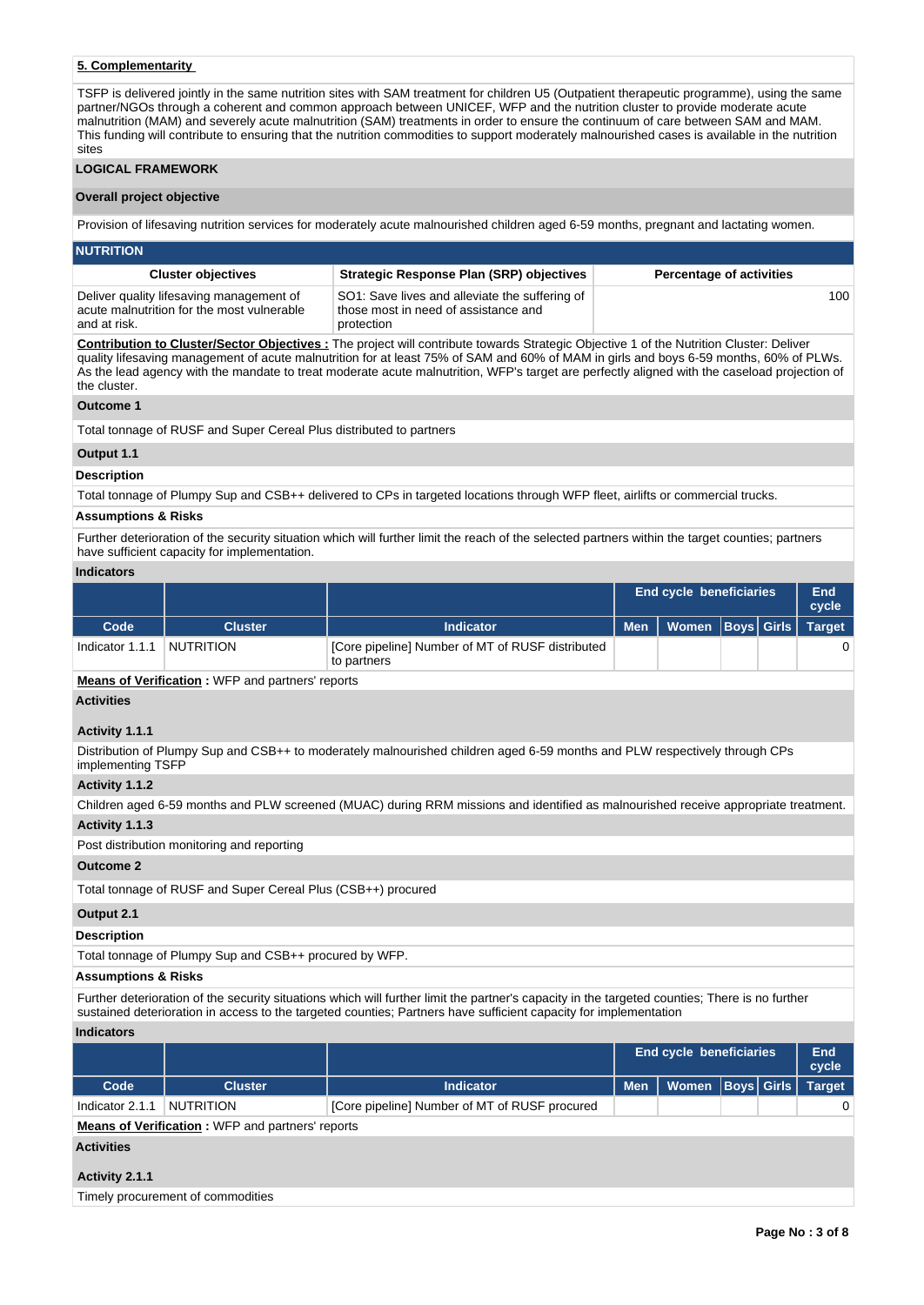#### **Activity 2.1.2**

Timely deliveries of commodities to partners.

## **Activity 2.1.3**

Post distribution monitoring and reporting

## **Additional Targets :**

# **M & R**

# **Monitoring & Reporting plan**

Monitoring of the activities is foreseen under monthly supervision to the nutrition sites, which is a shared responsibility between WFP and the partner to ensure that processes are adhered to. Qualitative monitoring findings are routinely reported to Juba based programme and management teams through weekly reports from each Sub Office. WFP logistics tracks food stock movements on a daily basis, both incountry and externally, and also records of receipt and dispatch from respective warehouses. From this, a daily stock report is compiled which enables the compilation of weekly and monthly logistics reports. Partners submit to WFP monthly distribution reports providing information on outputs, including total beneficiaries and the quantity of commodities provided. WFP nutrition partners also utilize the nutrition cluster reporting system through which both WFP and the cluster coordination can access the monthly performance reports. WFP also holds regular meetings with its partners to review performance and achievements within the projects: this is used to source additional information and/ or validate field monitoring findings. WFP will also submit a SSHF final quantitative and narrative report, and ad-hoc reports, as requested by the HC. As indicated in FLAs, WFP will ensure timely and quality reports from partners through on-going negotiations with partners.

#### **Workplan**

| Activitydescription                                                                                                                                             | Year | 1 | $\overline{2}$ |  | 5 | 6 | $\overline{7}$ | 8        | 9            |              |                          |          |
|-----------------------------------------------------------------------------------------------------------------------------------------------------------------|------|---|----------------|--|---|---|----------------|----------|--------------|--------------|--------------------------|----------|
|                                                                                                                                                                 |      |   |                |  |   |   |                |          |              |              |                          |          |
| Activity 1.1.1: Distribution of Plumpy Sup and CSB++ to moderately malnourished<br>children aged 6-59 months and PLW respectively through CPs implementing TSFP | 2017 |   |                |  |   |   |                |          |              |              | $x \times x \times x$    |          |
|                                                                                                                                                                 | 2018 |   |                |  |   |   |                |          |              |              |                          |          |
| Activity 1.1.2: Children aged 6-59 months and PLW screened (MUAC) during RRM<br>missions and identified as malnourished receive appropriate treatment.          | 2017 |   |                |  |   |   |                | $\times$ |              |              | $x \mid x \mid x \mid x$ |          |
|                                                                                                                                                                 | 2018 |   |                |  |   |   |                |          |              |              |                          |          |
| Activity 1.1.3: Post distribution monitoring and reporting                                                                                                      | 2017 |   |                |  |   |   |                | X        | $\mathsf{X}$ | ΙX.          | ΙX.                      | X        |
|                                                                                                                                                                 | 2018 |   |                |  |   |   |                |          |              |              |                          |          |
| Activity 2.1.1: Timely procurement of commodities                                                                                                               | 2017 |   |                |  |   |   |                | X        | X.           | ΙX.          | ΙX.                      | ΙX.      |
|                                                                                                                                                                 | 2018 |   |                |  |   |   |                |          |              |              |                          |          |
| Activity 2.1.2: Timely deliveries of commodities to partners.                                                                                                   | 2017 |   |                |  |   |   |                | $\times$ | ΙX.          | $\mathsf{X}$ | $\mathsf{X}$             | ΙX.      |
|                                                                                                                                                                 | 2018 |   |                |  |   |   |                |          |              |              |                          |          |
| Activity 2.1.3: Post distribution monitoring and reporting                                                                                                      | 2017 |   |                |  |   |   |                | X        | $\mathsf{X}$ | $\mathsf{X}$ | ΙX.                      | $\times$ |
|                                                                                                                                                                 | 2018 |   |                |  |   |   |                |          |              |              |                          |          |

## **OTHER INFO**

## **Accountability to Affected Populations**

Monitoring of the activities is foreseen under monthly supervision to the nutrition sites, which is a shared responsibility between WFP and the partner to ensure that processes are adhered to. Qualitative monitoring findings are routinely reported to Juba based programme and management teams through weekly reports from each Sub Office. WFP logistics tracks food stock movements on a daily basis, both incountry and externally, and also records of receipt and dispatch from respective warehouses. From this, a daily stock report is compiled which enables the compilation of weekly and monthly logistics reports. Partners submit to WFP monthly distribution reports providing information on outputs, including total beneficiaries and the quantity of commodities provided. WFP nutrition partners also utilize the nutrition cluster reporting system through which both WFP and the cluster coordination can access the monthly performance reports. WFP also holds regular meetings with its partners to review performance and achievements within the projects: this is used to source additional information and/ or validate field monitoring findings. WFP will also submit a SSHF final quantitative and narrative report, and ad-hoc reports, as requested by the HC. As indicated in FLAs, WFP will ensure timely and quality reports from partners through on-going negotiations with partners.

WFP is gradually expanding the implementation of its South Sudan Accountability to Affected Populations (AAP) Complaint and Feedback Mechanism (CFM) throughout the country to enhance two-way communication between WFP and the communities it serves and to take the appropriate measures on the issues raised. The three-month pilot CFM project, which includes helpdesks and a hotline, was officially launched in January 2017. It targeted cash-based transfer (CBT) locations in Juba, Mingkaman and Aweil. The majority of feedback and complaints (71-93 percent) received were from women aged 26-45 years and were related to registrations, information on entitlements, and the implementation of SCOPE. This feedback allowed WFP to coordinate with relevant stakeholders to discuss and identify possible solutions as well as strengthening its existing programme. Based on this successful pilot, WFP plans to expand its CFM from July to November to Malakal, Bentiu, Maban, Bor, Wunrok, Torit and Kaopoeta.

#### **Implementation Plan**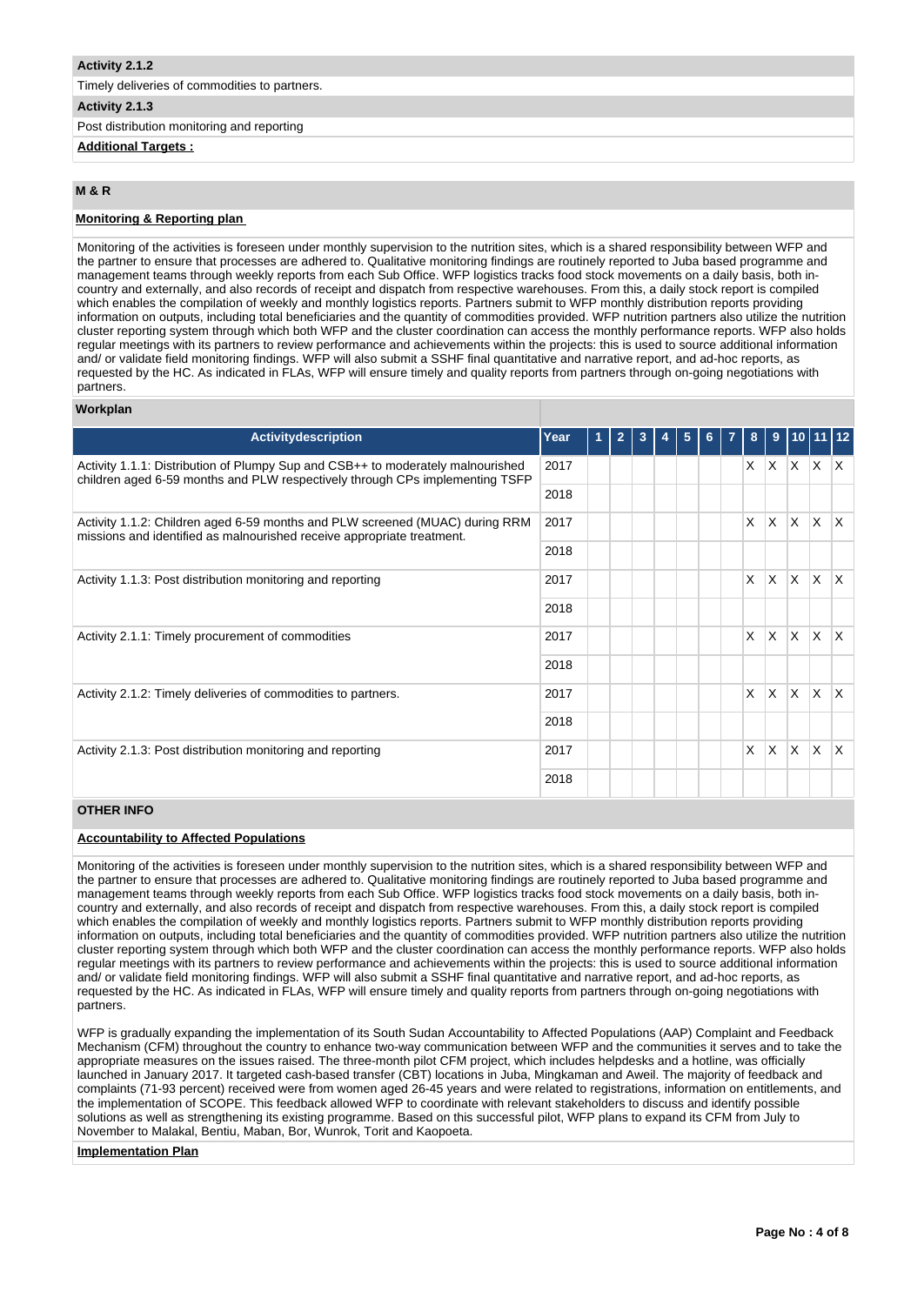The CPs will undertake the implementation of activities, including distribution, screening, follow-up, referral, training to CNVs, and nutrition education and sensitization activities. WFP will remain accountable for targeting, monitoring, and reporting. WFP will also have oversight of the conditions necessary for implementation, as well as ensuring that protective measures are aligned with corporate guidelines. This approach leverages each organization's complementary strengths.

**Coordination with other Organizations in project area**

| Name of the organization    | Areas/activities of collaboration and rationale                                                                                                                                                                                                                                                                                                                                                                                      |
|-----------------------------|--------------------------------------------------------------------------------------------------------------------------------------------------------------------------------------------------------------------------------------------------------------------------------------------------------------------------------------------------------------------------------------------------------------------------------------|
| Local authorities           | WFP has been and will continue to send sensitization messages<br>regarding the objective of the project, the intended use of the<br>assistance and the targeted population.                                                                                                                                                                                                                                                          |
| <b>UNICEF</b>               | WFP and UNICEF collaborate on integrated TSFP and OTP<br>implementation.                                                                                                                                                                                                                                                                                                                                                             |
| <b>Cooperating Partners</b> | In the priority counties, WFP has signed field level agreements<br>(FLAs) with 19 Cooperating Partners (CP) to implement nutrition<br>activities. These include State Ministry of Health (SMOH), national<br>and international NGOs (TF, CMA, JDF, RMF, IMC, WVSS, UNKEA,<br>CWW, SCI, MACDA, NHDF, AFSS, AFOD, ACROSS, PU-AMI, IRC,<br>HTC, CUAMM). WFP will select the CP based on priority county<br>served and partner capacity. |

#### **Environment Marker Of The Project**

B: Medium environmental impact with NO mitigation

#### **Gender Marker Of The Project**

2a-The project is designed to contribute significantly to gender equality

#### **Justify Chosen Gender Marker Code**

The project is designed to treat the most vulnerable groups (children aged 6-59 months and PLW) in the targeted communities. The project activity is centred on women as they are one of the targeted population and are suffering from acute malnutrition. In addition, women are typically the primary caretakers of households in South Sudan, and it has been shown that improvement in women's health and nutritional status can result in improvement in the health and nutritional status of the household, including young children.

Enrollment at nutrition sites and reporting on the project activities will ensure disaggregation by age and sex. Community sensitization and mobilization will be conducted through CNVs to increase awareness and access to the treatment services. Therefore, the project will ensure that pre-existing gender-based disparities in access to services don't hinder targeted groups from accessing TSFP sites.

#### **Protection Mainstreaming**

WFP's chief accountability is to crisis-affected, food-insecure people, who are the primary actors in their own survival and protection. Food assistance activities are based on context and risk analysis, including an understanding of how protection gaps contribute to food insecurity and hunger, and vice versa, and how WFP's interventions can help close these gaps. WFP's food assistance processes – including negotiations for humanitarian access, advocacy, partnerships, and delivery mechanisms – are pursued in accordance with humanitarian principles and international law. WFP food assistance will be provided in ways that aim to support the protection of conflict- and disasteraffected populations and, at the very least, will not expose people to further harm. WFP's food assistance activities take into account the possible protection threats faced by affected populations, the sources of vulnerability beyond food insecurity, and people's coping mechanisms and other capacities. WFP's activities do not discriminate against any group, or risk being perceived as doing so. Projects are designed to promote and help protect the rights of people who have historically been marginalized or discriminated against.

#### **Country Specific Information**

#### **Safety and Security**

WFP continually takes a number of measures to preserve quality humanitarian access and manage the residual risk to staff safety and security. These include regular liaison with state and non-state armed actors, messaging to enhance acceptability of WFP and partners, security trainings for staff and compliance with the standard United Nations Minimum Operating Security Standards (MOSS). In circumstances where prolonged presence at a project site is not possible for WFP or partner staff, WFP uses a mobile team approach, where staff maintain temporary proximity to the affected population for the course of implementing the activity. This can last from a few days to up to a month depending on the activity and the security risk environment. The WFP-managed UNHAS will continue to remain critical to ensuring staff safety should any evacuation or redeployments be required. WFP is also in the process of updating contingency plans to allow business continuity for the unlikely situation where security risks for international staff in the country or in the capital escalate to unacceptable levels.

#### **Access**

WFP engages with a number of actors including, including UN agencies, NGOs and the donor community as well as the Government and various armed groups to facilitate access to beneficiaries. This is done through advocacy for unimpeded humanitarian access through various fora as well as in direct and indirect communication with the different groups controlling the areas to get assurances and guarantee that WFP staff and assets will be protected.

#### **BUDGET**

| $\mathsf{Code}$ | <b>Budget Line Description</b>                | D/S Quantity Unit Duration % |  | cost          | Recurran charged<br>lce: | to CHF | <b>Total Cost</b> |  |
|-----------------|-----------------------------------------------|------------------------------|--|---------------|--------------------------|--------|-------------------|--|
|                 | 1. Staff and Other Personnel Costs            |                              |  |               |                          |        |                   |  |
| 1.1             | Prgramme Officer (International Nutritionist) | D                            |  | 16,74<br>5.00 | 4                        | 40.00  | 26,792.00         |  |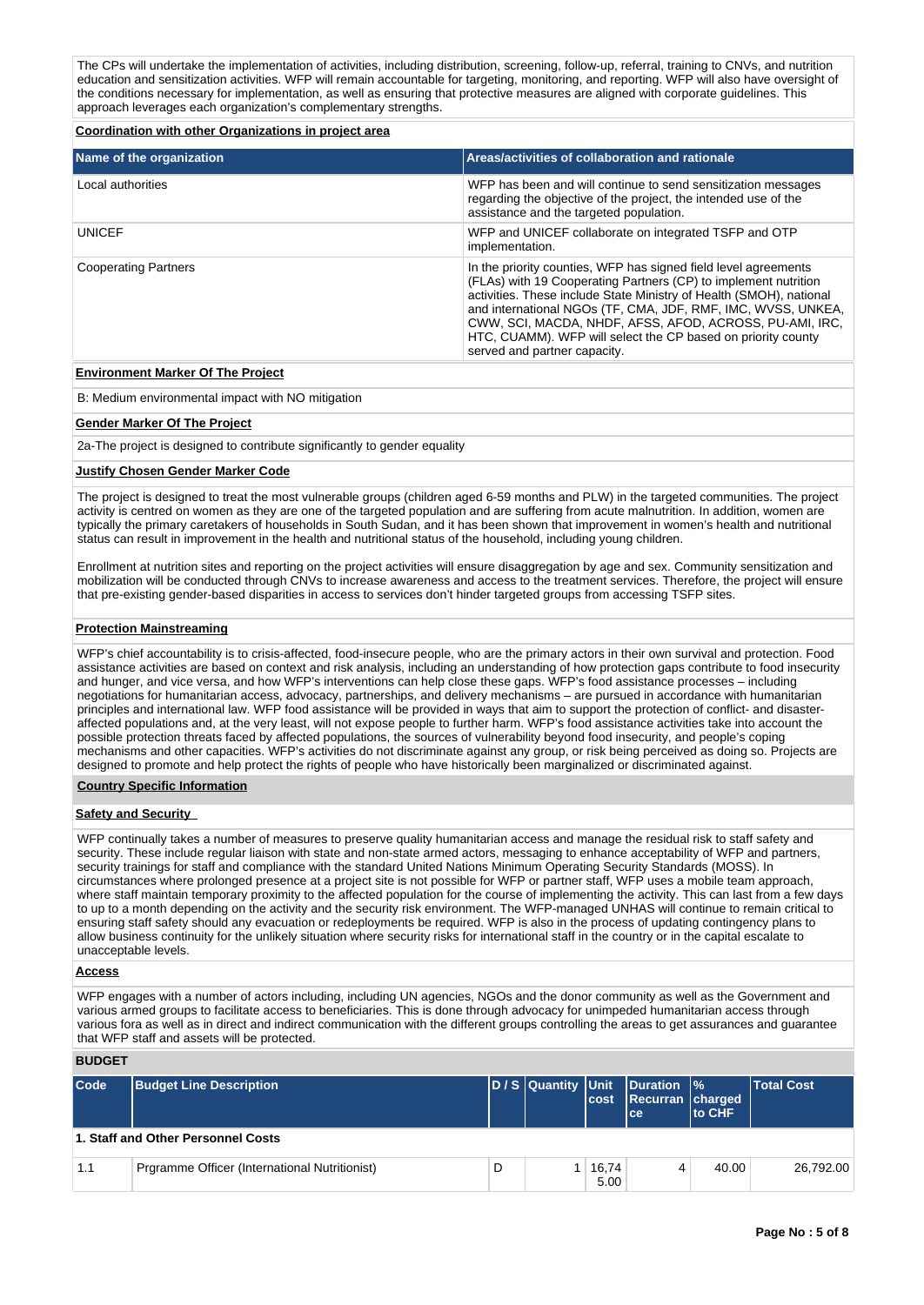|              | Standard UN P3 rate. The position is based in Juba and will oversee project implementation. |           |                |                    |              |             |            |
|--------------|---------------------------------------------------------------------------------------------|-----------|----------------|--------------------|--------------|-------------|------------|
| 1.2          | Programme Officer (National)                                                                | D         | 1 <sup>1</sup> | 4,961<br>.00.      | $\mathbf{3}$ | 56.00       | 8,334.48   |
|              | National Programme Officer supervising overall programme implementation.                    |           |                |                    |              |             |            |
|              | <b>Section Total</b>                                                                        |           |                |                    |              |             | 35,126.48  |
|              | 2. Supplies, Commodities, Materials                                                         |           |                |                    |              |             |            |
| 2.1          | Supercereal Plus (CSB++)                                                                    | D         |                | 138 982.0<br>0     | $\mathbf{1}$ | 100.00      | 135,516.00 |
|              | Quantity for 6 months                                                                       |           |                |                    |              |             |            |
| 2.2          | Landslide, Transport, Storage and Handling (CSB++)                                          | D         |                | 138 937.9<br>6     | $\mathbf{1}$ | 100.00      | 129,438.48 |
| 2.3          | Plumpy Sup                                                                                  | D         |                | 21.03 2,486<br>.43 | $\mathbf{1}$ | 100.00      | 52,289.62  |
|              | Part of requirements                                                                        |           |                |                    |              |             |            |
| 2.4          | Landslide, Transport, Storage and Handling (Plumpy sup)                                     | D         |                | 21.03 1,418<br>.55 | $\mathbf{1}$ | 100.00      | 29,832.11  |
|              |                                                                                             |           |                |                    |              |             |            |
| 2.5          | External Transport (Ocean transport)                                                        | D         |                | 21.03 125.0<br>0   | $\mathbf{1}$ | 100.00      | 2,628.75   |
|              | <b>Section Total</b>                                                                        |           |                |                    |              |             | 349,704.96 |
| 3. Equipment |                                                                                             |           |                |                    |              |             |            |
| <b>NA</b>    | <b>NA</b>                                                                                   | <b>NA</b> | $\mathbf 0$    | 0.00               | $\mathbf 0$  | $\mathbf 0$ | 0.00       |
|              | <b>NA</b>                                                                                   |           |                |                    |              |             |            |
|              | <b>Section Total</b>                                                                        |           |                |                    |              |             | 0.00       |
|              | <b>4. Contractual Services</b>                                                              |           |                |                    |              |             |            |
| NA           | <b>NA</b>                                                                                   | <b>NA</b> | $\mathbf 0$    | 0.00               | $\pmb{0}$    | $\mathbf 0$ | 0.00       |
|              | <b>NA</b>                                                                                   |           |                |                    |              |             |            |
|              | <b>Section Total</b>                                                                        |           |                |                    |              |             | 0.00       |
| 5. Travel    |                                                                                             |           |                |                    |              |             |            |
| <b>NA</b>    | <b>NA</b>                                                                                   | <b>NA</b> | $\pmb{0}$      | 0.00               | $\mathsf 0$  | $\mathsf 0$ | 0.00       |
|              | <b>NA</b>                                                                                   |           |                |                    |              |             |            |
|              | <b>Section Total</b>                                                                        |           |                |                    |              |             | 0.00       |
|              | 6. Transfers and Grants to Counterparts                                                     |           |                |                    |              |             |            |
| 6.1          | Transfers to partners for distribution and monitoring (CSB++)                               | D         | 1              | 13,96<br>8.00      | $\mathbf{1}$ | 100.00      | 13,968.00  |
| 6.2          | Transfers to partners for distribution and monitoring (Plumpy<br>Sup)                       | D         | 1              | 2,129<br>.00.      | $\mathbf{1}$ | 100.00      | 2,129.00   |
|              | <b>Section Total</b>                                                                        |           |                |                    |              |             | 16,097.00  |
|              | 7. General Operating and Other Direct Costs                                                 |           |                |                    |              |             |            |
| <b>NA</b>    | <b>NA</b>                                                                                   | <b>NA</b> | 0              | 0.00               | 0            | $\pmb{0}$   | 0.00       |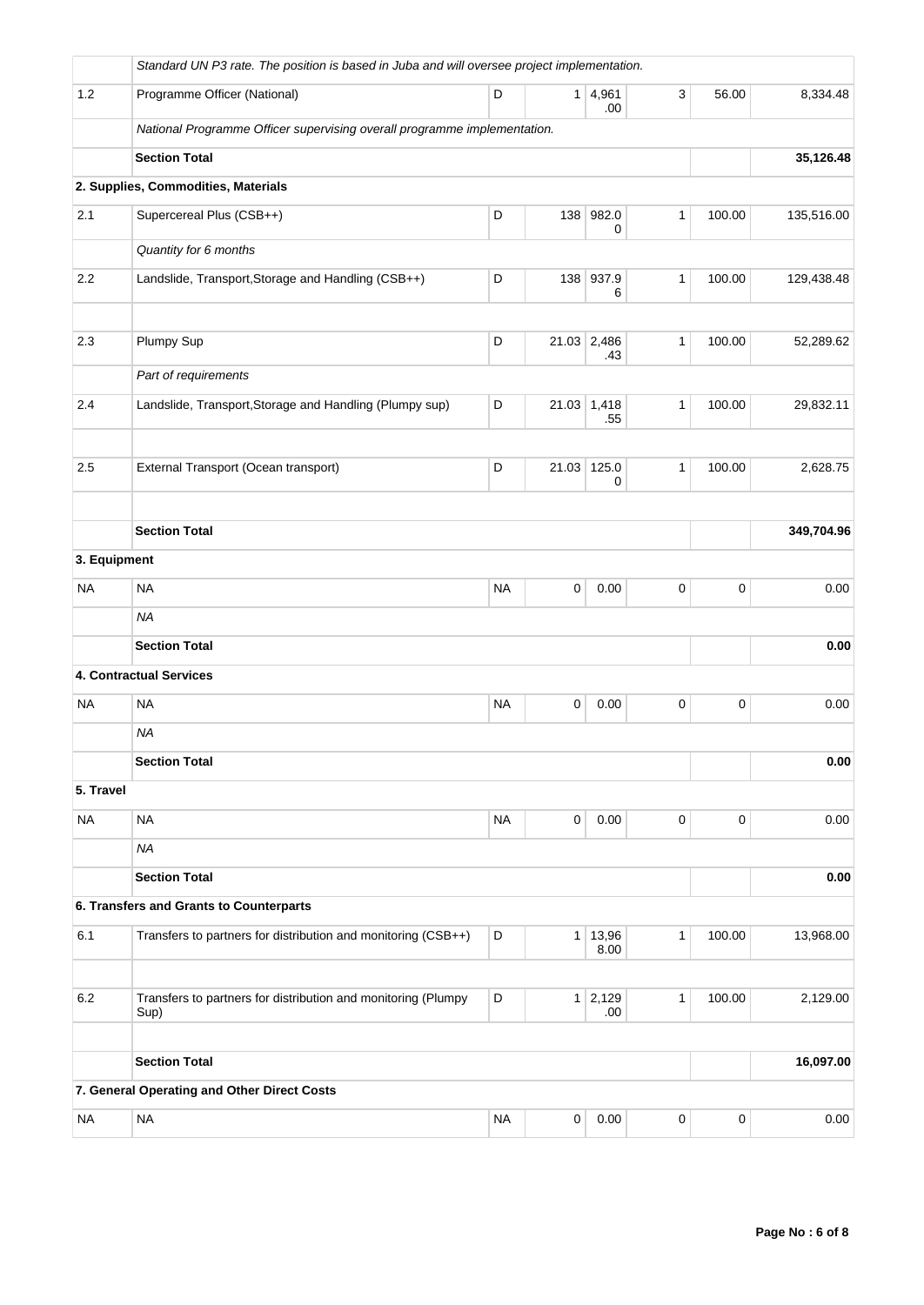| <b>NA</b>               |        |            |
|-------------------------|--------|------------|
| <b>Section Total</b>    |        | 0.00       |
| <b>SubTotal</b>         | 343.09 | 400,928.44 |
| <b>Direct</b>           |        | 400,928.44 |
| Support                 |        |            |
| <b>PSC Cost</b>         |        |            |
| <b>PSC Cost Percent</b> |        | 7.00       |
| <b>PSC Amount</b>       |        | 28,064.99  |
| <b>Total Cost</b>       |        | 428,993.43 |

**Project Locations**

| <b>Location</b>                       | <b>Estimated</b><br>percentage<br>of budget<br>for each<br><b>location</b> | <b>Estimated number of beneficiaries</b><br>for each location |       |             |       |              | <b>Activity Name</b>                                                                                                                                                             |
|---------------------------------------|----------------------------------------------------------------------------|---------------------------------------------------------------|-------|-------------|-------|--------------|----------------------------------------------------------------------------------------------------------------------------------------------------------------------------------|
|                                       |                                                                            | <b>Men</b>                                                    | Women | <b>Boys</b> | Girls | <b>Total</b> |                                                                                                                                                                                  |
| Eastern Equatoria -> Kapoeta<br>North | 2                                                                          |                                                               | 224   | 274         | 285   |              | 783 Activity 1.1.1 : Distribution of Plumpy Sup and<br>CSB++ to moderately malnourished children<br>aged 6-59 months and PLW respectively through<br>CPs implementing TSFP       |
| Eastern Equatoria -> Kapoeta<br>South | $\overline{2}$                                                             |                                                               | 176   | 199         | 207   |              | 582 Activity 1.1.1 : Distribution of Plumpy Sup and<br>CSB++ to moderately malnourished children<br>aged 6-59 months and PLW respectively through<br>CPs implementing TSFP       |
| Eastern Equatoria -> Magwi            | 5                                                                          |                                                               | 389   | 654         | 681   |              | 1,724 Activity 1.1.1 : Distribution of Plumpy Sup and<br>CSB++ to moderately malnourished children<br>aged 6-59 months and PLW respectively through<br>CPs implementing TSFP     |
| Eastern Equatoria -> Kapoeta East     | 5                                                                          |                                                               | 358   | 603         | 627   |              | 1,588 Activity 1.1.1 : Distribution of Plumpy Sup and<br>CSB++ to moderately malnourished children<br>aged 6-59 months and PLW respectively through<br>CPs implementing TSFP     |
| Jonglei -> Akobo                      | 5                                                                          |                                                               | 316   | 675         | 702   |              | 1,693 Activity 1.1.1 : Distribution of Plumpy Sup and<br>CSB++ to moderately malnourished children<br>aged 6-59 months and PLW respectively through<br>CPs implementing TSFP     |
| Jonglei -> Ayod                       | $\overline{4}$                                                             |                                                               | 313   | 545         | 568   |              | 1,426 Activity 1.1.1 : Distribution of Plumpy Sup and<br>CSB++ to moderately malnourished children<br>aged 6-59 months and PLW respectively through<br>CPs implementing TSFP     |
| Jonglei -> Bor South                  | 7                                                                          |                                                               | 523   | 911         | 948   |              | 2,382 Activity 1.1.1 : Distribution of Plumpy Sup and<br>CSB++ to moderately malnourished children<br>aged 6-59 months and PLW respectively through<br>CPs implementing TSFP     |
| Jonglei -> Duk                        | 3                                                                          |                                                               | 222   | 387         | 402   |              | 1,011 Activity 1.1.1 : Distribution of Plumpy Sup and<br>CSB++ to moderately malnourished children<br>aged 6-59 months and PLW respectively through<br>CPs implementing TSFP     |
| Jonglei -> Nyirol                     | 3                                                                          |                                                               | 249   | 434         | 452   |              | 1,135 Activity 1.1.1 : Distribution of Plumpy Sup and<br>CSB++ to moderately malnourished children<br>aged 6-59 months and PLW respectively through<br>CPs implementing TSFP     |
| Jonglei -> Uror                       | $\overline{7}$                                                             |                                                               | 374   | 954         |       |              | 992 2,320 Activity 1.1.1 : Distribution of Plumpy Sup and<br>CSB++ to moderately malnourished children<br>aged 6-59 months and PLW respectively through<br>CPs implementing TSFP |
| Lakes -> Yirol East                   | 3                                                                          |                                                               | 192   | 348         | 362   |              | 902 Activity 1.1.1 : Distribution of Plumpy Sup and<br>CSB++ to moderately malnourished children<br>aged 6-59 months and PLW respectively through<br>CPs implementing TSFP       |
| Lakes -> Yirol West                   | $\overline{4}$                                                             |                                                               | 256   | 612         | 637   |              | 1,505 Activity 1.1.1 : Distribution of Plumpy Sup and<br>CSB++ to moderately malnourished children<br>aged 6-59 months and PLW respectively through<br>CPs implementing TSFP     |